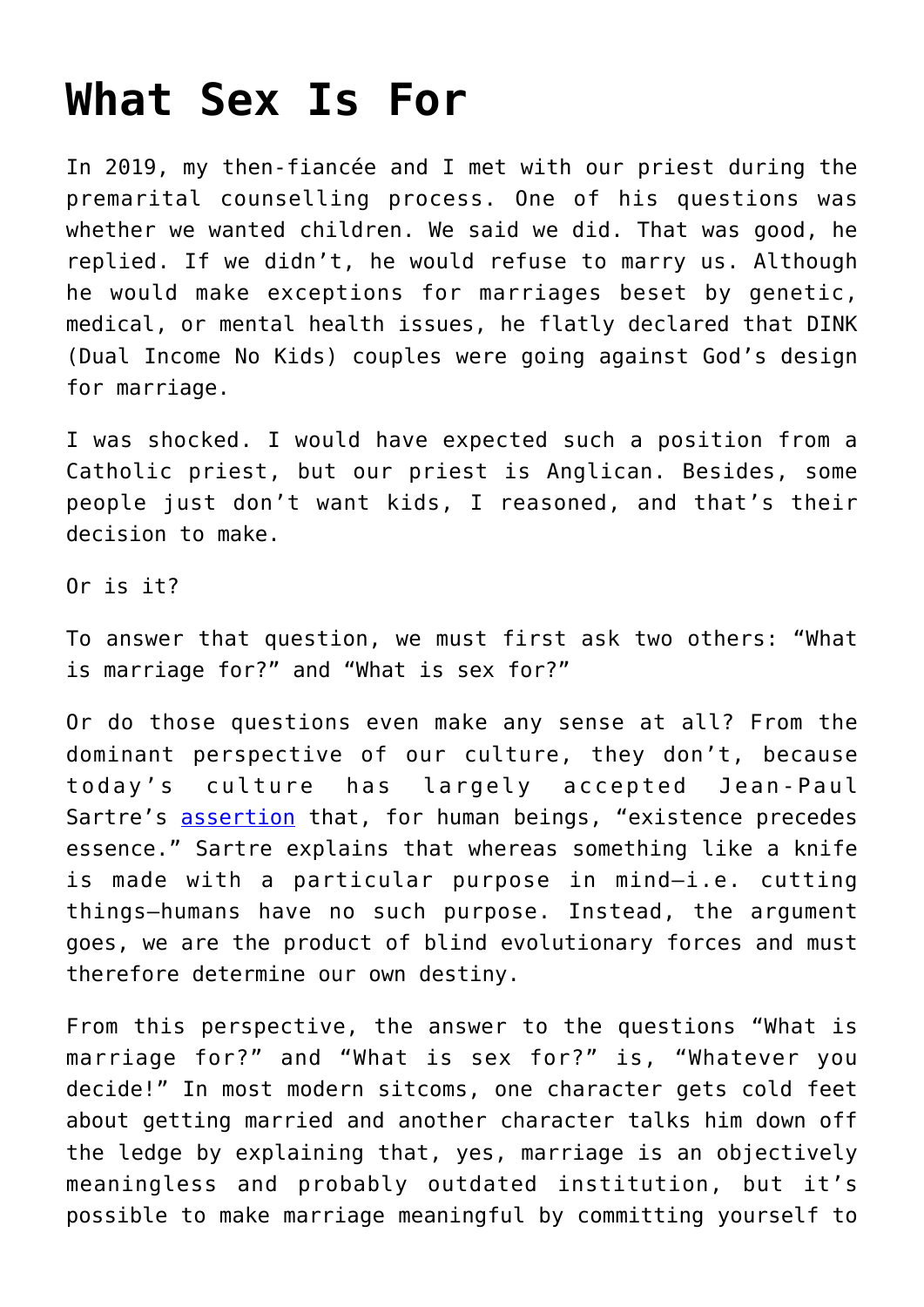it. "Maybe even the belief in it is more important than the thing itself," Diane Nguyen [explains](https://www.youtube.com/watch?v=84qRY8cRKmk) in an episode of *BoJack Horseman*.

This is likely why so many couples now write their own wedding vows. Instead of using traditional vows to signal that marriage is something that has a set definition and is bigger than either of them, the couple shifts all of the focus to the uniqueness of their relationship, thereby implying that marriage is whatever they say it is.

Sex gets the same treatment. Sure, sex might serve a particular biological or evolutionary purpose, but now we have the technology to totally separate sex from procreation, so we do. It's not as if random evolutionary forces can make any sort of claim on us, after all. Thus sex, like marriage, comes to mean whatever we want it to mean.

This attitude is displayed in one episode of the sitcom *How I Met Your Mother*, when the characters gleefully list [50](https://how-i-met-your-mother.fandom.com/wiki/The_Naked_Man) [different reasons to have](https://how-i-met-your-mother.fandom.com/wiki/The_Naked_Man) sex, each apparently just as valid as any other. Love, lust, boredom, envy, curiosity—all are perfectly legitimate motives for sleeping with someone. You're free to do whatever feels good, as long as you don't hurt anyone else.

But for anyone who believes that there is such a thing as human nature, that there is a goal at which we ought to aim, and that it is possible to "miss the mark" (the literal definition of "sin"), the questions "What is marriage for?" and "What is sex for?" make perfect sense. People who believe these things strive to live in accordance with truth and to abstain from telling—or, worse, living—lies. The idea that we can and ought to bend sex to whatever purpose we choose is a lie, and a particularly nefarious one since it misrepresents one of the most important aspects of human life.

Fundamentally, sex does two things. First, it makes babies.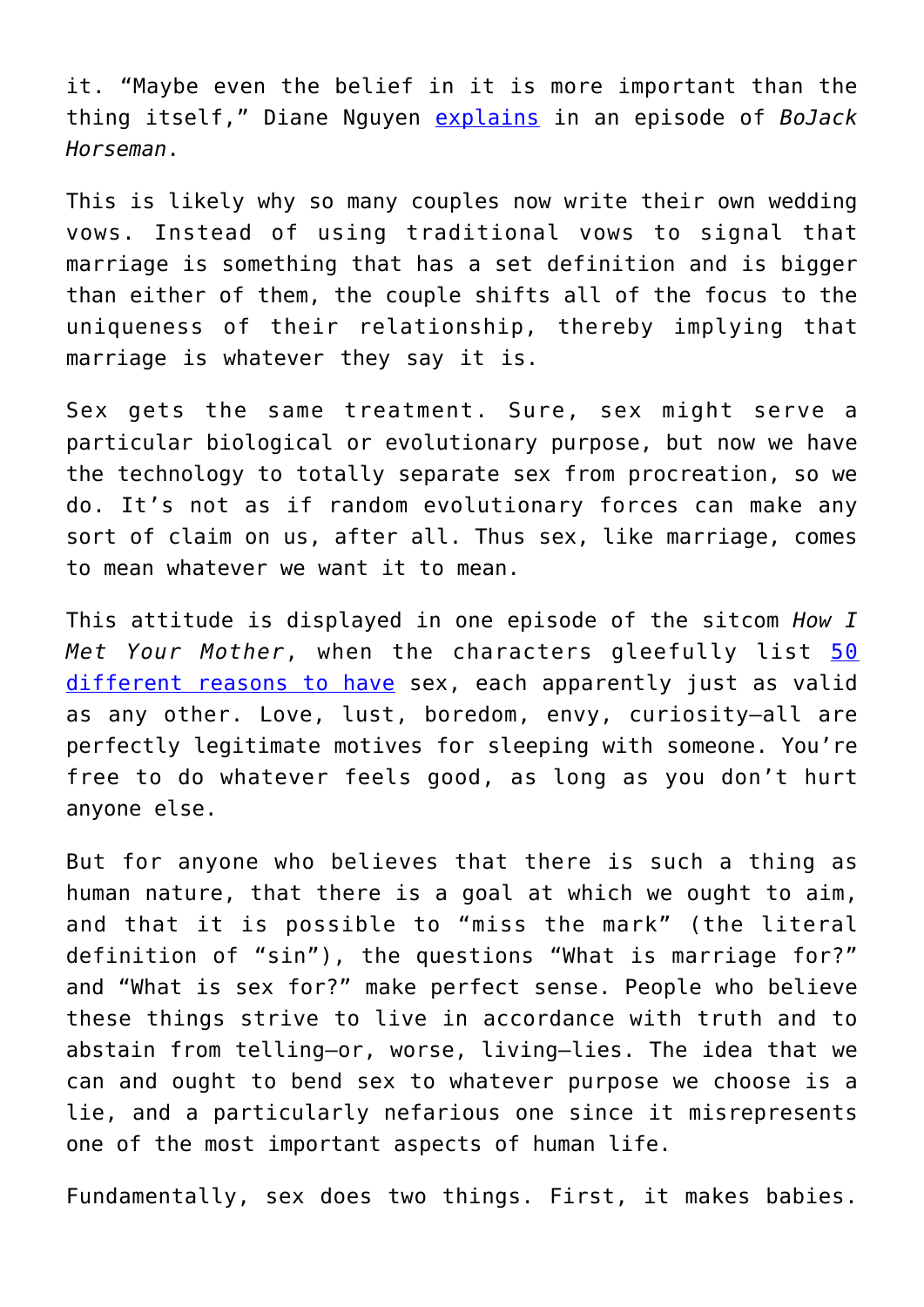Second, it produces physical pleasure and feelings of intimacy, which tend to forge a bond between partners. Today, both are considered undesirable and are referred to as "getting pregnant" and "catching feelings," though the Catholic Church prefers to describe them as the "procreative" and "unitive" aspects of sex. To engage in sex while fully disavowing either is to tell a lie about what sex is, to refuse to be what we are and ought to be, to miss the mark, to sin.

In practical terms, don't have sex with people with whom you aren't prepared to have children and don't have sex with people with whom you aren't prepared to form a lasting emotional bond. You might be able to avoid both outcomes, maybe even for your whole life, but to succeed at living a lie is no triumph at all.

Marriage is nothing more than the acknowledgement that sex is both unitive and procreative. If sex binds people together and makes babies, then it makes sense that we should bind people together to make babies so that they stay together in order to provide those babies with stable homes in which to grow up.

The evangelical purity movement, which encourages teens to save sex for marriage, often gives kids the impression that once they're married, all the rules—aside from "Thou shalt not commit adultery"—go out the window. But it's possible to be faithfully married and still live a lie about what sex is. One way to do that is to deny the unitive aspect of sex by using your spouse for physical pleasure without considering whether he or she is enjoying it. Another way, which I learned about from my priest, is to render your marriage artificially barren, thereby denying that sex is procreative.

There are complicated debates to be had about which methods couples can morally use to space apart pregnancies or limit the total number of children they have, but to anyone who rejects the Sartrean assertion that existence precedes